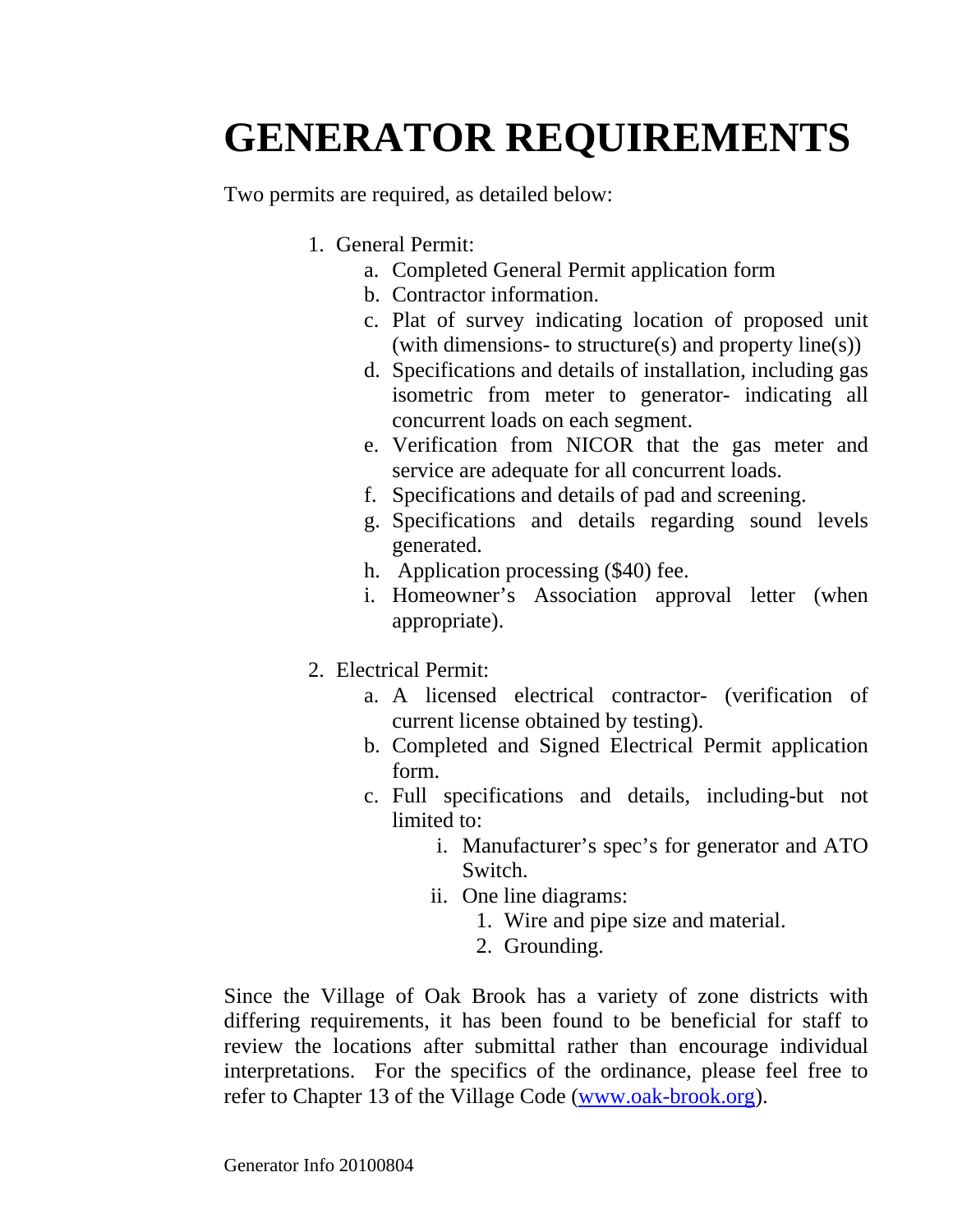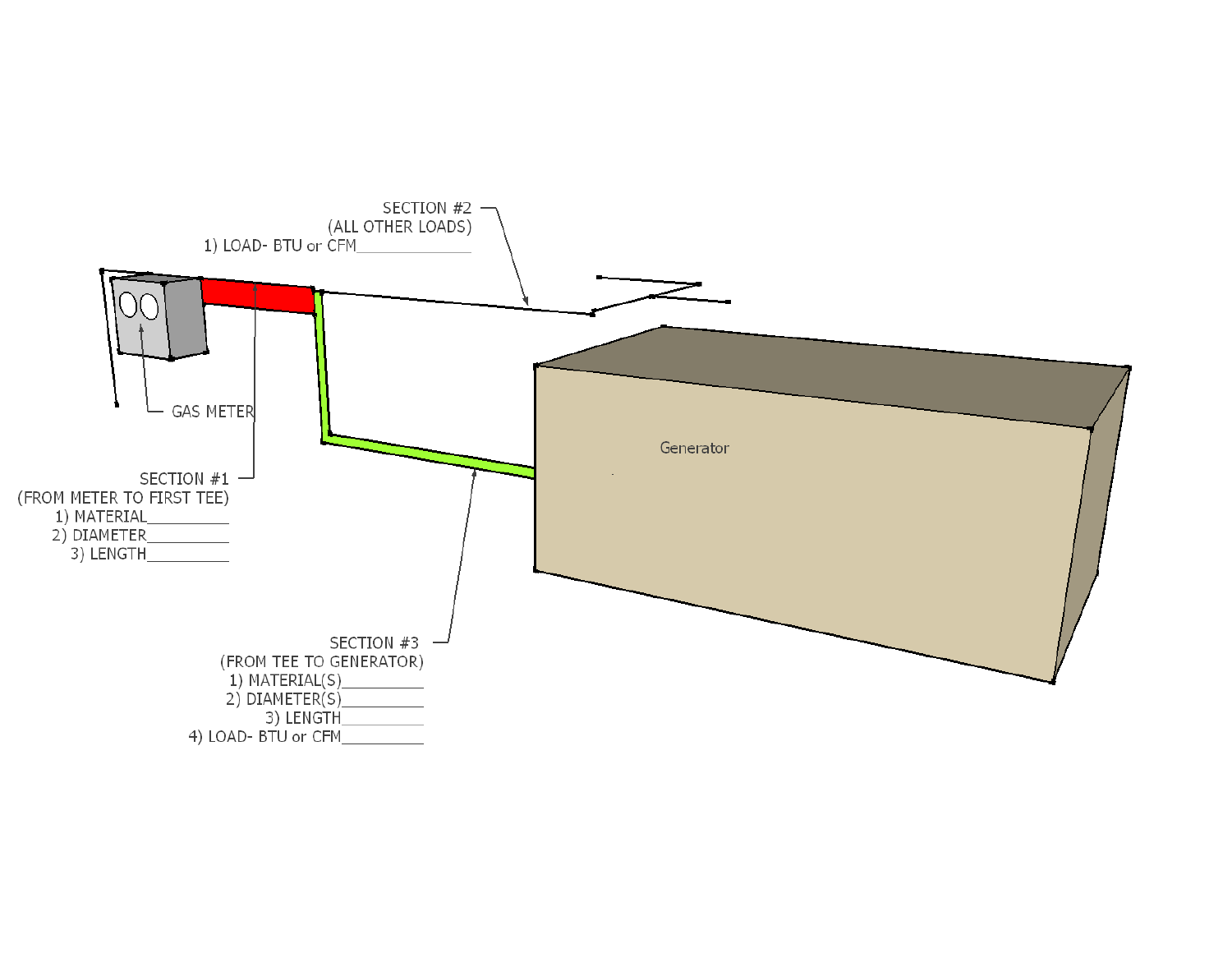

## **GENERAL PERMIT APPLICATION** Village of Oak Brook

Permit No.

Date Issued

1200 OAK BROOK ROAD • OAKBROOK, ILLINOIS 60523<br>630/368-5101

| Subdivision ___________________________________ |                                                                                                                                                         | Tax Parcel No.          |  |  |  |
|-------------------------------------------------|---------------------------------------------------------------------------------------------------------------------------------------------------------|-------------------------|--|--|--|
| Non-residential Add/Alt/Acc ___________________ |                                                                                                                                                         |                         |  |  |  |
| Lot Area <b>contract to the Contract Area</b>   |                                                                                                                                                         | Total Estimated Cost \$ |  |  |  |
|                                                 | <b>ADDRESS (STREET &amp; TOWN)</b>                                                                                                                      | PHONE                   |  |  |  |
|                                                 |                                                                                                                                                         |                         |  |  |  |
|                                                 |                                                                                                                                                         |                         |  |  |  |
|                                                 |                                                                                                                                                         |                         |  |  |  |
|                                                 |                                                                                                                                                         |                         |  |  |  |
|                                                 |                                                                                                                                                         |                         |  |  |  |
|                                                 |                                                                                                                                                         |                         |  |  |  |
|                                                 |                                                                                                                                                         |                         |  |  |  |
|                                                 |                                                                                                                                                         |                         |  |  |  |
|                                                 |                                                                                                                                                         |                         |  |  |  |
|                                                 |                                                                                                                                                         |                         |  |  |  |
|                                                 |                                                                                                                                                         |                         |  |  |  |
|                                                 |                                                                                                                                                         |                         |  |  |  |
|                                                 |                                                                                                                                                         |                         |  |  |  |
|                                                 |                                                                                                                                                         |                         |  |  |  |
|                                                 | No. of Plumbing Fixtures: Lavatory __________ Bathtub _________ Shower _________ Laundry Tub ________ Sink ________ Toilet _______ Floor Drains _______ |                         |  |  |  |
|                                                 |                                                                                                                                                         |                         |  |  |  |
|                                                 | No. of A/C Units                                                                                                                                        |                         |  |  |  |

Job approval is subject to local Codes and Ordinances. Codes and Local Amendments are available on the Village website: www.oak-brook.org<br>(Go to Document/Forms)

Owner/Agent hereby certifies to the correctness of the above information and agrees to strict compliance with all<br>provisions of the Village of Oak Brook adopted codes and amendments, thereto.

(PLEASE PRINT)

AMOUNT

| Email Address:<br>Owner/Agent<br>Signature |                           | Date          |  |
|--------------------------------------------|---------------------------|---------------|--|
| Address                                    |                           |               |  |
| $-11.1$                                    | Cambridge <b>Contract</b> | $\rightarrow$ |  |

Contact Name

**Accounting Code** 

Phone

Phone/Cell

|             | APPROVED |  |  |  |  |
|-------------|----------|--|--|--|--|
| Plan Review | Date     |  |  |  |  |
| Plan Review | Date     |  |  |  |  |

| ٠           |     |
|-------------|-----|
|             |     |
| <b>BOND</b> |     |
| Amount      |     |
| Amount      | Two |

Community Development

OFFICE USE ONLY

| 4210    | Structure                                                    | \$ |
|---------|--------------------------------------------------------------|----|
| 4212    | Plumbina                                                     |    |
| 4211    | Electrical                                                   |    |
| 4301    | Elevator Inspections                                         |    |
| 4309    | Inspection Fee                                               |    |
| 4215    | Accessory Structures<br>(pools/fences/signs/driveways)       |    |
| 4216    | HVAC                                                         |    |
| 4219    | Misc. Licenses and Permits<br>(storm sewer/elevators/demo's) |    |
| 4303    | Bldg. Plan Review Fees                                       |    |
| 4321    | Eng. Plan Review Fees                                        |    |
| 4330    | Fire Plan Review Fees                                        |    |
| 1365    | Recording Fees                                               |    |
| 4332    | <b>Construction Water</b>                                    |    |
| 4333    | Water Tap/Connection Charges                                 |    |
| 4334    | Fire Service Charge                                          |    |
| 4335    | Water Meters                                                 |    |
| 51-4309 | Water Dept. Inspections                                      |    |
| 51-4303 | Water Plan Review Fees                                       |    |

**GRAND TOTAL \$**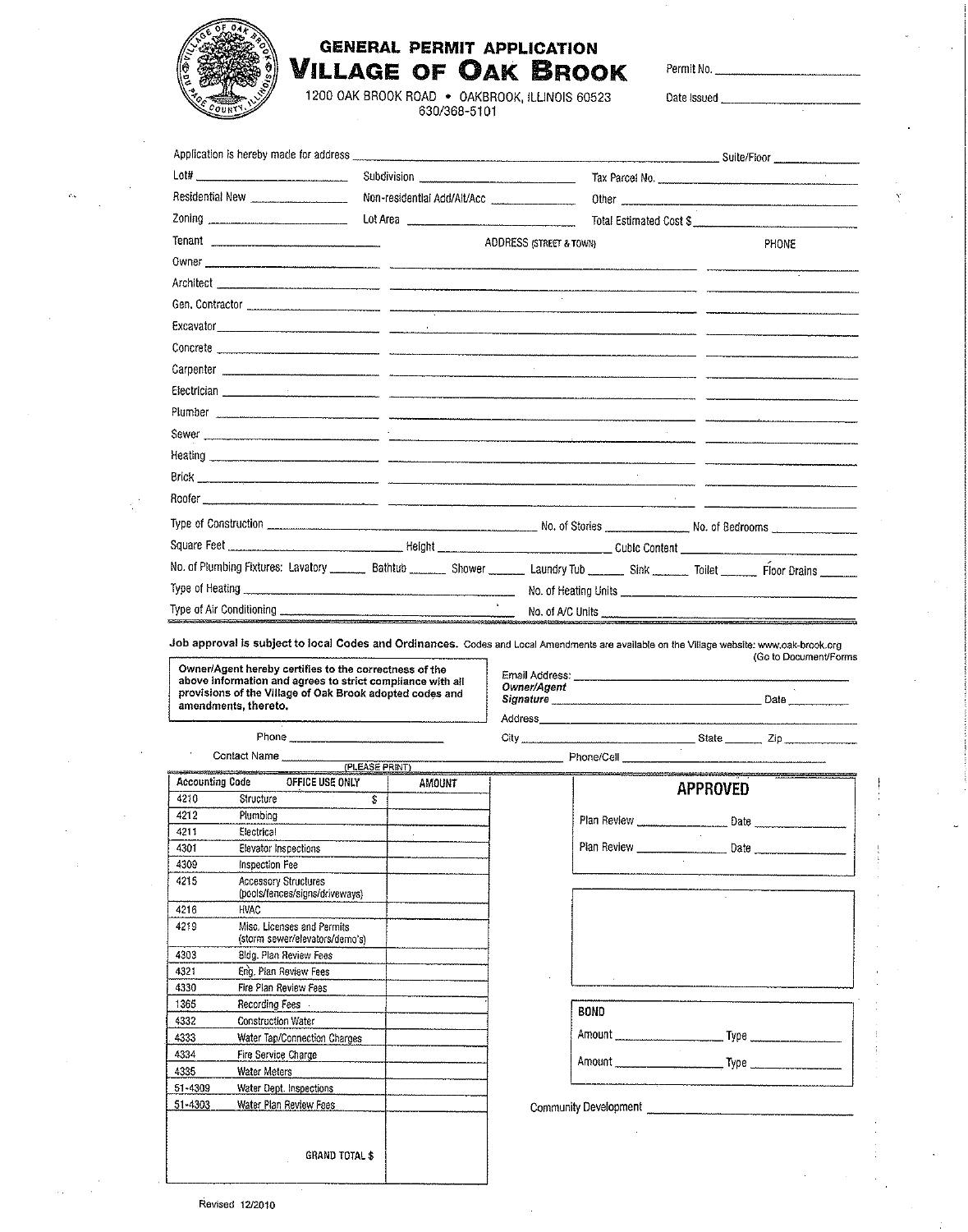| <b>VILLAGE OF OAK BROOK</b><br><b>Department of Community Development</b><br><b>Electrical Permit Application</b><br>1200 Oak Brook Road, Oak Brook, IL 60523<br>Tel: 630-368-5101<br>Hours: Monday - Friday 8:00 a.m. - 4:00 p.m.<br>Address / Suite # |                            |                                                                                 |               |            |                          | <b>FEE</b><br>Date:         |  | $\mathsf{\$}$                 | -OFFICE USE ONLY-<br>PERMIT NO.<br>Oak Brook follows the National Electric Code 2008 Edition | Job approval is subject to local Codes and Ordinances.<br>and the Administrative Provisions of the International Electric<br>Code, 2009 Edition. Local Amendments are available on the Village<br>website: www.oak-brook.org (Go to Document/Forms) |
|---------------------------------------------------------------------------------------------------------------------------------------------------------------------------------------------------------------------------------------------------------|----------------------------|---------------------------------------------------------------------------------|---------------|------------|--------------------------|-----------------------------|--|-------------------------------|----------------------------------------------------------------------------------------------|-----------------------------------------------------------------------------------------------------------------------------------------------------------------------------------------------------------------------------------------------------|
|                                                                                                                                                                                                                                                         |                            |                                                                                 |               |            |                          |                             |  |                               |                                                                                              |                                                                                                                                                                                                                                                     |
| <b>RESIDENTIAL</b>                                                                                                                                                                                                                                      |                            |                                                                                 |               | <b>FEE</b> |                          | <b>COMMERCIAL</b>           |  |                               |                                                                                              | FEE                                                                                                                                                                                                                                                 |
| <b>Square Footage</b>                                                                                                                                                                                                                                   |                            | $Sq$ . Ft.                                                                      |               |            |                          | <b>Service</b>              |  | Voltage                       | Amperage                                                                                     |                                                                                                                                                                                                                                                     |
| <b>Service</b>                                                                                                                                                                                                                                          |                            | <b>Amps</b>                                                                     |               |            |                          |                             |  |                               |                                                                                              |                                                                                                                                                                                                                                                     |
| Electric Heat                                                                                                                                                                                                                                           |                            |                                                                                 | KW.           |            |                          |                             |  |                               |                                                                                              |                                                                                                                                                                                                                                                     |
| <b>Minimum Fee</b>                                                                                                                                                                                                                                      |                            |                                                                                 |               |            |                          |                             |  |                               |                                                                                              |                                                                                                                                                                                                                                                     |
| <b>Total Fee</b>                                                                                                                                                                                                                                        |                            |                                                                                 |               |            |                          |                             |  |                               |                                                                                              |                                                                                                                                                                                                                                                     |
|                                                                                                                                                                                                                                                         |                            |                                                                                 |               |            |                          |                             |  |                               |                                                                                              |                                                                                                                                                                                                                                                     |
|                                                                                                                                                                                                                                                         | <b>COMMERCIAL CIRCUITS</b> |                                                                                 |               |            |                          | <b>COMMERCIAL EQUIPMENT</b> |  |                               |                                                                                              |                                                                                                                                                                                                                                                     |
|                                                                                                                                                                                                                                                         | 2 wire                     | 3 wire                                                                          | 3 or 4 wire   | <b>FEE</b> |                          | <b>Appliances</b>           |  | <b>Number</b>                 | <b>KW</b>                                                                                    | FEE                                                                                                                                                                                                                                                 |
| 15 amp                                                                                                                                                                                                                                                  |                            |                                                                                 |               |            |                          | Up to 20 KW                 |  |                               |                                                                                              |                                                                                                                                                                                                                                                     |
| 20 amp                                                                                                                                                                                                                                                  |                            |                                                                                 |               |            |                          | Over 20 KW                  |  |                               |                                                                                              |                                                                                                                                                                                                                                                     |
| 30 amp                                                                                                                                                                                                                                                  |                            |                                                                                 |               |            |                          | <b>Motors</b>               |  | <b>Number</b>                 | HР                                                                                           |                                                                                                                                                                                                                                                     |
| 60 amp                                                                                                                                                                                                                                                  |                            |                                                                                 |               |            |                          | Up to 20 HP                 |  |                               |                                                                                              |                                                                                                                                                                                                                                                     |
|                                                                                                                                                                                                                                                         | <b>COMMERCIAL OPENINGS</b> |                                                                                 | <b>Number</b> | <b>FEE</b> |                          | 21 to 50 HP                 |  |                               |                                                                                              |                                                                                                                                                                                                                                                     |
| <b>Class I Systems</b>                                                                                                                                                                                                                                  |                            |                                                                                 |               |            |                          | 51 HP & Up                  |  |                               |                                                                                              |                                                                                                                                                                                                                                                     |
| <b>Class II Systems</b>                                                                                                                                                                                                                                 |                            | <b>OTHER APPARATUS AND EQUIPMENT / LOW VOLTAGE</b>                              |               |            |                          |                             |  | <b>COMMERCIAL MINIMUM FEE</b> |                                                                                              |                                                                                                                                                                                                                                                     |
| <b>REMARKS:</b>                                                                                                                                                                                                                                         |                            |                                                                                 |               |            |                          |                             |  |                               |                                                                                              |                                                                                                                                                                                                                                                     |
|                                                                                                                                                                                                                                                         |                            |                                                                                 |               |            |                          |                             |  |                               |                                                                                              |                                                                                                                                                                                                                                                     |
| <b>INSPECTION FEE:</b>                                                                                                                                                                                                                                  |                            |                                                                                 |               |            |                          |                             |  |                               |                                                                                              |                                                                                                                                                                                                                                                     |
|                                                                                                                                                                                                                                                         |                            | <u> 1980 - Andrea Andrew Maria (h. 1980).</u><br>1980 - Andrew Maria (h. 1980). |               |            | $\overline{\text{town}}$ |                             |  | zίο                           | phone#                                                                                       |                                                                                                                                                                                                                                                     |
|                                                                                                                                                                                                                                                         |                            |                                                                                 |               |            |                          |                             |  |                               | License expires: ___________                                                                 |                                                                                                                                                                                                                                                     |

÷.  $\ddot{\phantom{1}}$ 

All work must be done in accordance with the Ordinances of the Village of Oak Brook. This Department must be notified for<br>inspection not less than 24 hours before closing in any conduit or other electrical material used.  $\bar{z}$ Reinspection fees will be applied.

 $\bar{z}$ 

 $\hat{\boldsymbol{\beta}}$ 

 $\hat{\mathcal{A}}$